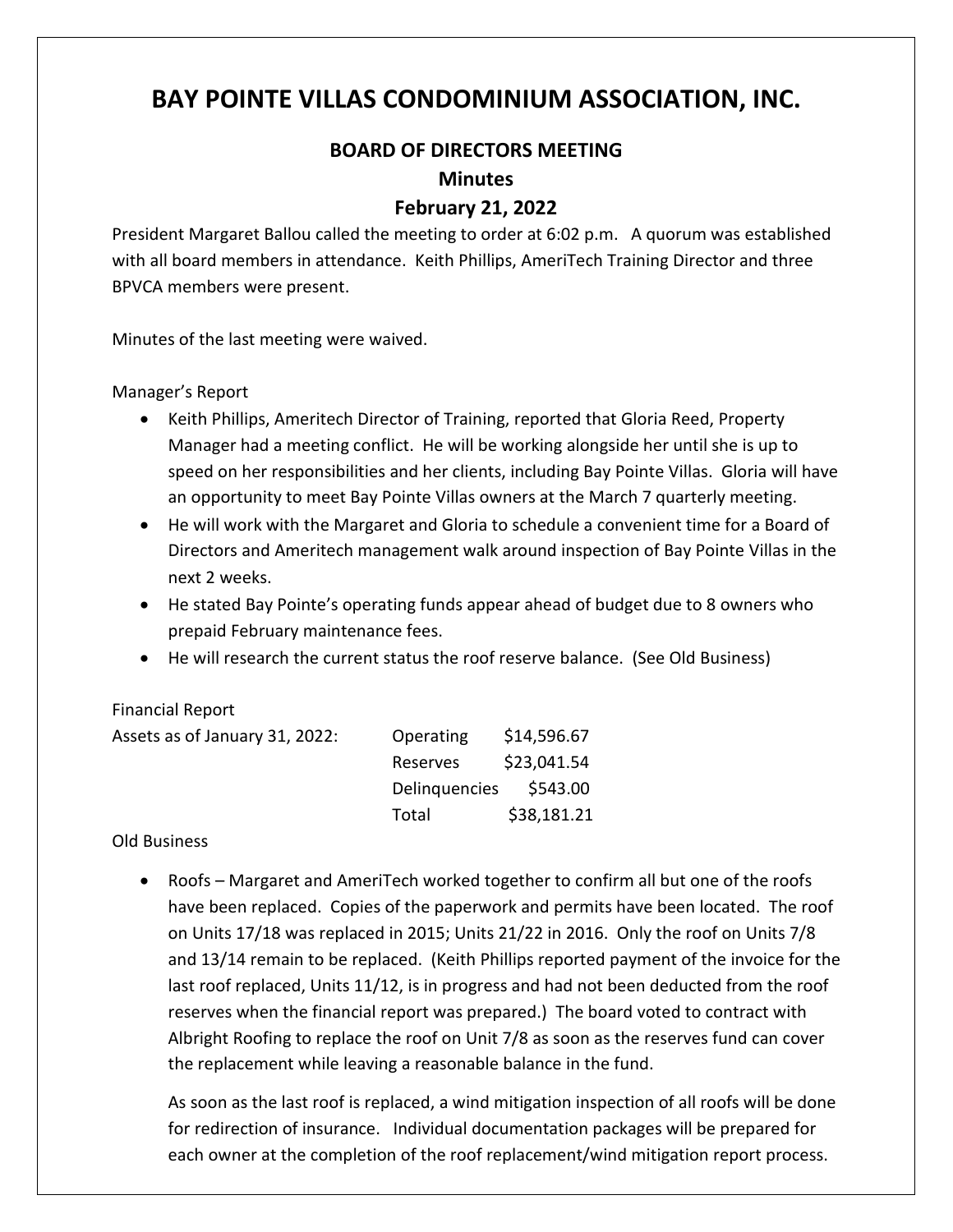• The board voted to use \$600.00 of operating funds to purchase sprinkler system parts and landscaping plants. Currently the operating budget contains \$19,000. The board has been cautioned not to let this budget get below \$10,000.

The vote provides sprinkler parts to be used by Larry Fineout and Xtrim, the landscape company starting April 1. Replacing sprinkler parts as needed is more cost effective than replacing the entire system. The landscaping plants will provide a privacy barrier between the pool and Hamlin and in the dumpster area. Bay Pointe Villas resident volunteers will do the planting. Some of the funds will be used to rent tools.

- Triangle Inc. maintains the pool. They do not appear to be performing maintenance twice a week as agreed. Keith Phillips/Gloria Reed will confirm they perform the services as contracted. They will also see that there is a log sheet to track the service. They will also schedule the pool for pressure washing.
- Estimates for stair repair and painting were requested from 5 companies. They are in appropriate shape for wood stairs of their age. Tightening fasteners, replacing stringers, replacing rotting wood, repairing split wood and tightening the leg to stringer points are some of the recommendations. Estimates varied widely. Action will be discussed at future board meetings.
- Unit 9 belly band leak and resulting mold issue were satisfactorily sealed and remediated by Dry Solutions.

Board members reported seeing a possible belly band issue at the corner of Units 7/8. Inspection of all the belly band seal was discussed.

Board members met with an attorney regarding the Unit 22 mediation action items. Our attorney did not follow up as expected. Margaret has since learned the owner took action as mediated, immediately contacting a contractor to replace the patio doors. The agreed completion date is March 6. Delays have occurred in the delivery of the doors and procurement of the county permit. At this time the owner is waiting for the contractor to inform her of the installation start date. When the installation is complete Dry Solutions will be contacted to perform tests to confirm that the Unit 21 garage can be used again.

• Bay Pointe Villas has an updated website. Several owners have made positive comments about the changes. Concern was expressed because the public as well as the owners has access to everything on the site. This will be a discussion topic at the upcoming quarterly meeting.

## New Business

• A notice of the Quarterly Association Members meeting will be emailed to owners this week. It will request topics for discussion. The meeting will be a meet and greet opportunity for owners with Property Manager Gloria Reed. The agenda of the meeting will be emailed and posted on March 4.